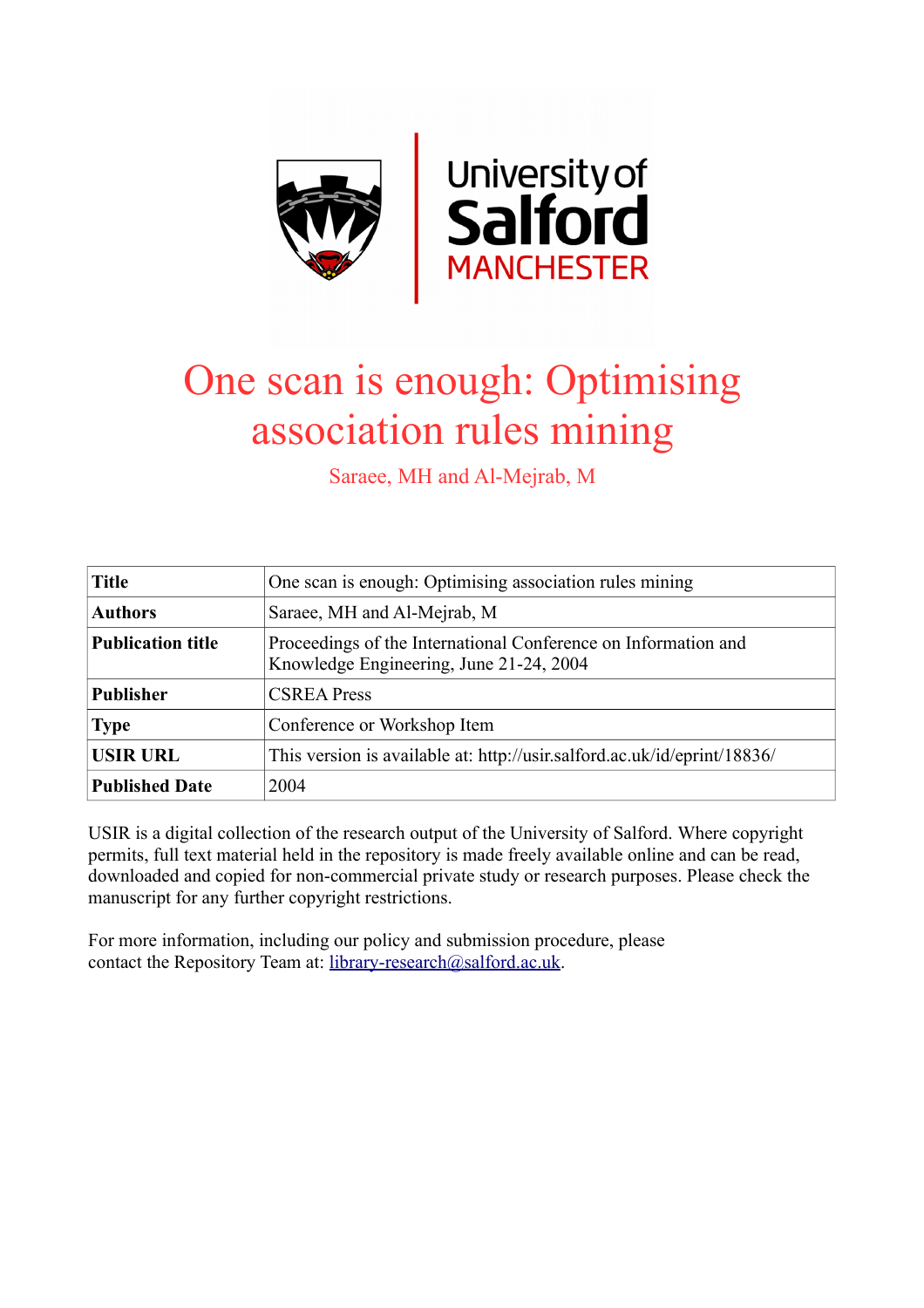# **One Scan is Enough: Optimising Association Rules Mining**

Mohamad Saraee *School of Computing, Science and Eng. University of Salford, Manchester M5 4WT, UK*

#### **Abstract**

Data mining is as a new area of research has taken its place as one of the most important techniques in the decision making process. Mining association rules is one of simple yet powerful technique in the data mining process The problem of mining association rules is composed of finding the large itemsets and to generate the association rules from these itemsets. Usually the dataset must be scanned many times in order to find the large itemsets. Many algorithms have been developed to increase the performance of mining association rules through reducing the number of scans over the dataset. This work aims to enhance and optimise the process even further by developing techniques to reduce the number of database scans to just only one.

**Keywords**: Data mining, Association Rules Mining, *SimpleARM*,

# 1. Introduction

The problem of mining association rules is composed of fining the large itemsets and to generate the association rules from these itemsets [1]. The process of finding large itemsets is complicated and computationally intensive task. Different algorithms have been developed but so far a practical and useful technique with acceptable performance has not been implemented. The algorithm presented here would allows generating frequent itemsets and accurate association rules with good performance. In this proposed framework we are presenting *SimpleARM* (*Simple A*ssociation *R*ules *M*iner) that counts items in the database of transactions and accumulates information in three arrays which can be used later to discover large (frequent) itemsets. Association rules can be generated from these large itemsets.

Mohmoud Al-Mejrab *School of Computing, Science and Eng. University of Salford, Manchester M5 4WT, UK*

The first part of the problem requires many passes over the dataset to find all large itemsets. This process highly affects the overall performance of the association rules mining process. Multiple scans over the dataset are time consuming because in most cases huge amount of data are being mined. *SimpleARM* optimises the association rules mining process by reducing the number of passes over the database to just one and thus increasing the performance. Only one pass over the database generates both 2- Itemsets and 3-itemsets with a minimum user specified support. Information about the items are registered in three arrays: *General\_Matrix ,Before\_Matrix*, *After\_Matrix,* These arrays are then used to generate the association rules in a very simple and efficient way.

#### **2.** *SimpleARM* **Approach**

The process of finding large itemsets is complicated and computationally intensive task[]. Different algorithms have been developed but so far a practical and useful technique with acceptable performance has not been implemented [2] [3] [4] [5]. The algorithm presented here allows generating large itemsets and accurate association rules with better performance. In this paper we present *SimpleARM* that counts the items and accumulates information in three arrays which can be used later to discover large (frequent) itemsets. Association rules can then be generated from these large itemsets. In addition *SimpleARM* uses previously discovered rules to incrementally update the matrices in order to discard obsolete rules and to speedup the mining operation.

The first step of the *SimpleARM* is to find all items and insert them in a one dimensional array *ItemList.* In only one scan over the database of transactions, information is accumulated. Transactions may have different length (number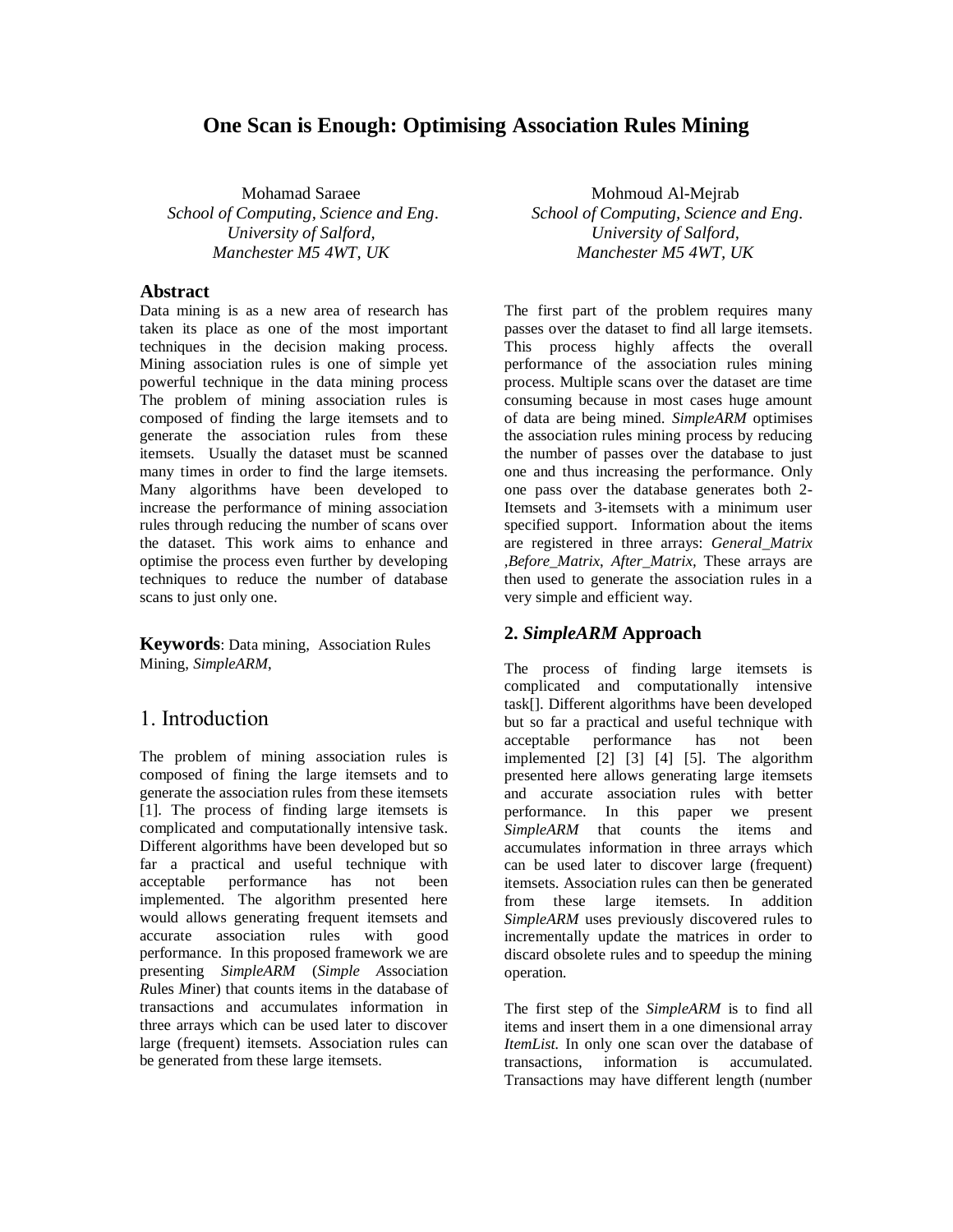of items). For each single item its frequency, position are recorded. In addition the order of item in transaction is registered. Another array contains the number of occurrences of each item in dataset transactions and also occurrences of the same item with another item in transactions of length 2, 3, 4 and so on. At the same time the transaction number which contains the current item being processed is recorded in the array of that item e.g. item A has an array contains all the transaction number where attribute A is an entry in that transaction. These arrays will be used to find the actual support and confidence of the discovered rules. For the rest of this paper we use the database of transactions *T* shown in figure 1 as a working example.

| Transaction No. | Itemsets   |  |  |  |  |  |
|-----------------|------------|--|--|--|--|--|
|                 | A C D      |  |  |  |  |  |
|                 | B C E      |  |  |  |  |  |
|                 | A B C E    |  |  |  |  |  |
|                 | E<br>-R    |  |  |  |  |  |
|                 | $\sim$ $-$ |  |  |  |  |  |

Figure 1: Database of Transactions *T*

*Item\_List\_Array*: As the transactions being scanned new item is added to this Item\_List.

*GeneralMatrix*: A general matrix (2 dimesional array) with a size equal to (Item\_List\* Item\_List) e.g. (5\*5) for dataset *T* is created to record occurrences (frequency) of each item and the same item occurrences with every other item in the dataset. The resulted array shown in figure (2):

|           | ┌ | D | B | E |
|-----------|---|---|---|---|
|           |   |   |   |   |
| $\subset$ |   |   |   |   |
| D         |   |   |   |   |
| В         |   |   |   |   |
| E         |   |   |   |   |

Figure 2: GeneralMatrix for dataset *T*

For example, *GeneralMatrix*(1,1) = 2 represent the frequency of the attribute A, while *Generalmatrix*  $(2, 2) = 3$  represent the frequency of C. The row corresponds the item A represent number of occurrences of A with each attribute in the dataset e.g. *Generalmatrix*  $(1, 2) = 2$ represent the number of occurrences of A with C in the dataset transactions in any order A, C or C, A. *Before\_Matrix:* contains similar information to the information contained in the *General\_Matrix* as shown in figure 3. The only difference is that this array also includes the order of the items in the transactions e.g. number of times A was before B in the transactions.

|   | $\mathsf{C}$ | D | B | E |
|---|--------------|---|---|---|
|   |              |   |   |   |
| C |              |   |   |   |
| D |              |   |   |   |
| B |              |   |   |   |
| E |              |   |   |   |

Figure 3: Before\_Matrix of dataset *T*

*After\_Matrix* contains a number which represents the number of the occurrences of an item as a postfix of another item in the dataset e.g. *After Matrix* (2, 1) =2 represent the number of occurrences of C after A in the dataset *T* . There is an exception of those such as  $(1, 1)$ ,  $(2, 1)$ 2),…,which represent the frequency of the dataset items. *After\_Matrix* is shown in figure 4.

|                                               |  |  |  |  | E |  |
|-----------------------------------------------|--|--|--|--|---|--|
|                                               |  |  |  |  |   |  |
| $\mathsf{\Gamma}$                             |  |  |  |  |   |  |
|                                               |  |  |  |  |   |  |
| B                                             |  |  |  |  |   |  |
| E                                             |  |  |  |  |   |  |
| Figure $4 \cdot$ After Matrix of dataset<br>T |  |  |  |  |   |  |

Figure 4: After\_Matrix of dataset *T*

*Items\_Occurrences:* This array contains the number of occurrences of each item in a specific transaction length. The array column represent the transaction length while the row represents the number of item occurrences in each transaction length, e.g. attribute A occurred only two times in the dataset *D* one in a transaction of length 3 (3 items) and another in a transaction of length 4.

|                                                                                                                                                                                                                                                                         |  | 2 |  |  |  |  |  |
|-------------------------------------------------------------------------------------------------------------------------------------------------------------------------------------------------------------------------------------------------------------------------|--|---|--|--|--|--|--|
| A                                                                                                                                                                                                                                                                       |  | 0 |  |  |  |  |  |
| $\mathcal{C}$                                                                                                                                                                                                                                                           |  |   |  |  |  |  |  |
| D                                                                                                                                                                                                                                                                       |  |   |  |  |  |  |  |
| B                                                                                                                                                                                                                                                                       |  |   |  |  |  |  |  |
| E                                                                                                                                                                                                                                                                       |  |   |  |  |  |  |  |
| $\mathbf{E}^{\bullet}$ . The set<br><b>C</b> Letter Contains the Contact Contact Contact Contact Contact Contact Contact Contact Contact Contact Contact Contact Contact Contact Contact Contact Contact Contact Contact Contact Contact Contact Contact Contact Contac |  |   |  |  |  |  |  |

Figure 5 : Items in Transactions *T*

Array shown in figure 6 includes the number of transactions with length (number of items). There is no transactions of length 1, and there is only one with length 2. Also there are two transactions of length 3 and one with length 4.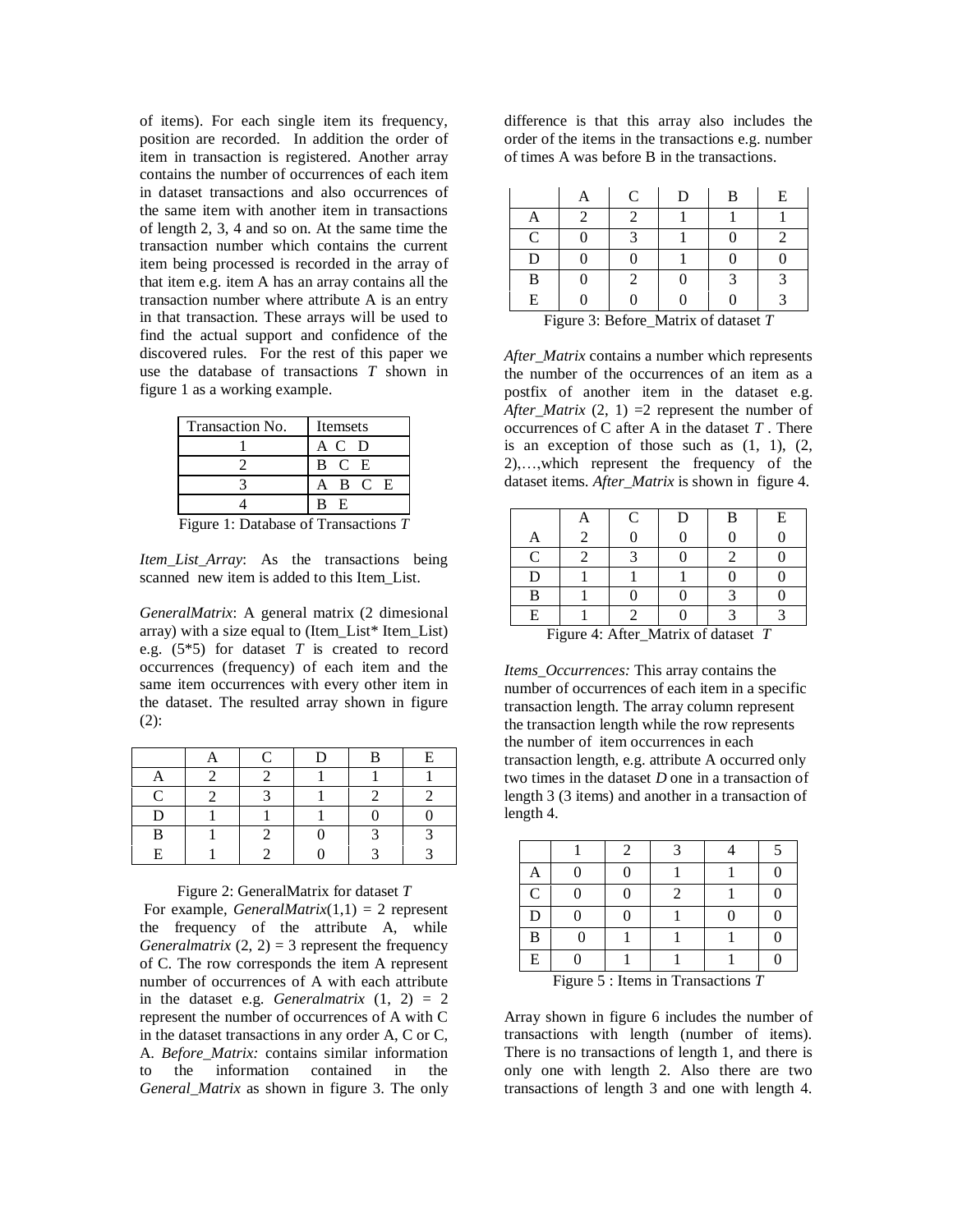This array gives an idea about the distribution of dataset transactions according to their length and also which transactions with a specific length are more frequent.



Figure 6: Transaction length array

Each item in the transactions has an array to hold all transactions numbers and to rank the item in that transaction. The number of entries in each array depends on the number of occurrences of the item in the dataset transactions. The transaction arrays of items in dataset *T* are shown in figure 7.

|  |  |  | 1 |  |
|--|--|--|---|--|
|  |  |  |   |  |
|  |  |  |   |  |

Figure 6: Transaction length array

By using this information we can find the actual support and confidence of the itemsets larger than 2-itemsets.

## **2.2 Generating itemsets**

Instead of making multiple passes over the database to count the support of individual items and then to discover the large itemsets, *SimpleARM* uses the information collected in only one pass over the database to perform this task. Matrix in figure 5 and the one-dimensional array in figure 6 both have an idea about the density of the database (which transactions with a specific length are more frequent than others) in the example dataset *T* figure 1 it can be noticed from figure 6 that transactions with length of 3 items are more frequent than those with one or four items.

#### **2.2.1 Generating 2-Itemsets**

All dataset items are found in the transactions of three items length but from the general matrix we know that item D is not frequent according to a minimum support  $=$  equal to 40% and it will

not be in any frequent item set. The support 40% is satisfied by the other items  $(A, B, C, E)$ , these frequent items will construct the frequent itemset(s) but by checking up the Before matrix for 2-itemsets can be constructed from these 1 itemsets  $(\{A\}, \{B\}, \{C\}, \{E\})$  which are  $(\{A,$ B}, {A, C}, {A, E}, {B, C}, {B, E}, {C, E}). It is clear that the only 2-itemsets satisfy the minimum support  $(40%)$  are  $({A, C}, {B, C},$ {B, E}, {C, E}). The resulted support equals (50%, 75%, 75%, 50%) respectively which is greater than the minimum support (40%).

All two items rules can be discovered from the *Before\_Matrix*, with a minimum confidence equal to 40%. All 2-itemsets can be tested to generate rules ( $A \rightarrow C$ ,  $B \rightarrow C$ ,  $B \rightarrow E$  and  $C \rightarrow E$ ). Confidence of these rules is  $(sup.(AC) / sup(A)),$  $(sup(BC) / (sup(B)), (sup(BE) / sup(B))$  and  $sup(CE)$  /  $sup(C)$ , which are equal to (100%, 66%, 100%, and 66%) respectively. It is clear that all of them satisfy the minimum support and confidence. From the 2-itemsets satisfying the minimum support, the expected 3-itemsets (candidate 3-itemsets C3 in *Apriori* algorithm) can be constructed. The rule is that for any 3 itemset to be a frequent, all its subsets must be frequent. The 3-itemset ABC is not frequent because its subset AB does not satisfy the minimum support. Consequently the only expected item set is BCE which all their subsets satisfy the minimum support (40%), (BC 50%, BE 75% and CE 50%).

## **2.2.2 Generating 3-Itemsets**

S*impleARM* starts with generating the expected candidate 3-Itemsets including those with support equal to 0 (zero) to generate rules such as the rule  $AB = \gt C$  from the 2-Itemsets satisfying the minimum support. The process is to get the first attribute (prefix) of the first 2-Itemset. Then check all other 2\_itemsets to find out if there is any start with the same attribute. If it does find any then both 2-Itemsets will contribute to build a new 3-Itemset with unknown support which may be less than the minimum or equal to 0. From the 2-Itemsets  $\{A, C\}$ ,  $\{B, C\}$ ,  $\{B, E\}$ , {C, E}) attribute A will not be in any 3-Itemset as first attribute, C as well, will not be a start attribute of any 3-Itemset because there is no any other 2-Itemset start with C. Only 2-Itemsets {B, C} and {B, E} which both start with B will together build the one 3-Itemset {B, C, E}. It is